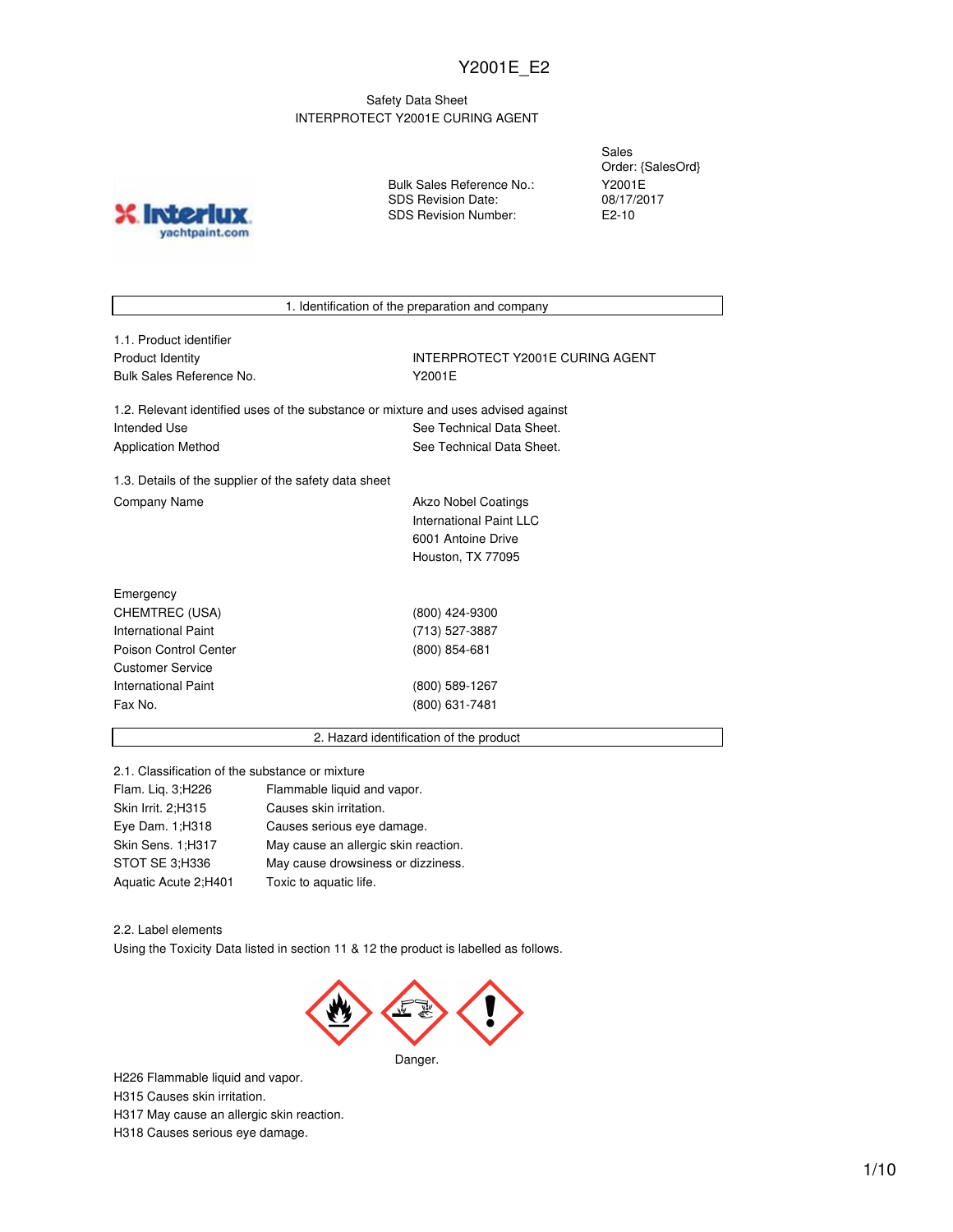H335 May cause respiratory irritation.

H401 Toxic to aquatic life.

P210 Keep away from heat / sparks / open flames / hot surfaces - No smoking.

P235 Keep cool.

P240 Ground / bond container and receiving equipment.

P241 Use explosion-proof electrical / ventilating / light / equipment.

P242 Use only non-sparking tools.

P243 Take precautionary measures against static discharge.

P261 Avoid breathing dust / fume / gas / mist / vapors / spray.

P271 Use only outdoors or in a well-ventilated area.

P272 Contaminated work clothing should not be allowed out of the workplace.

P273 Avoid release to the environment.

P280 Wear protective gloves / eye protection / face protection.

P302+352 IF ON SKIN: Wash with soap and water.

P303+361+353 IF ON SKIN (or hair): Remove/Take off immediately all contaminated clothing. Rinse skin with water/shower.

P304+312 IF INHALED: Call a POISON CENTER or doctor/physician if you feel unwell.

P305+351+338 IF IN EYES: Rinse continuously with water for several minutes. Remove contact lenses if

present and easy to do - continue rinsing.

P310 Immediately call a POISON CENTER or doctor / physician.

P333+313 If skin irritation or a rash occurs: Get medical advice/attention.

P340 Remove victim to fresh air and keep at rest in a position comfortable for breathing.

P362 Take off contaminated clothing and wash before reuse.

P363 Wash contaminated clothing before reuse.

P370 In case of fire: Use water spray, fog, or regular foam..

P403+233 Store in a well ventilated place. Keep container tightly closed.

P405 Store locked up.

P501 Dispose of contents / container in accordance with local / national regulations.

HMIS Rating **Health: 2\*** Flammability: 3 Reactivity: 0

3. Composition/information on ingredients

This product contains the following substances that present a hazard within the meaning of the relevant State and Federal Hazardous Substances regulations.

| Ingredient/Chemical<br><b>Designations</b>               |              | Weight % GHS Classification                                                                                                                  | <b>Notes</b> |
|----------------------------------------------------------|--------------|----------------------------------------------------------------------------------------------------------------------------------------------|--------------|
| Butanol<br>CAS Number:<br>0000071-36-3                   | $25 - 50$    | Flam. Lig. 3;H226<br>Acute Tox. 4;H302<br>STOT SE 3:H335<br>Skin Irrit. 2;H315<br>Eye Dam. 1;H318<br>STOT SE 3;H336                          | [1][2]       |
| Xylenes (o-, m-, p- isomers)<br>CAS Number: 0001330-20-7 | $10 - 25$    | Flam. Lig. 3;H226<br>Acute Tox. 4;H332<br>Acute Tox. 4:H312<br>Skin Irrit. 2;H315<br>Eye Irrit. 2;H319<br>STOT SE 3:H335<br>Asp. Tox. 1;H304 | [1][2]       |
| Benzene, ethyl-<br>CAS Number:<br>0000100-41-4           | $1.0 - 10$   | Flam. Lig. 2;H225<br>Acute Tox. 4;H332<br>Asp. Tox. 1:H304<br>Eye Irrit. 2;H319<br>Skin Irrit. 2:H315<br>STOT SE 3:H335<br>STOT RE 2;H373    | [1][2]       |
| Triethylene tetramine<br>CAS Number:<br>0000112-24-3     | $0.10 - 1.0$ | Acute Tox. 4: H312<br>Skin Corr. 1B;H314<br>Skin Sens. 1;H317<br><b>Aquatic Chronic</b>                                                      | $[1]$        |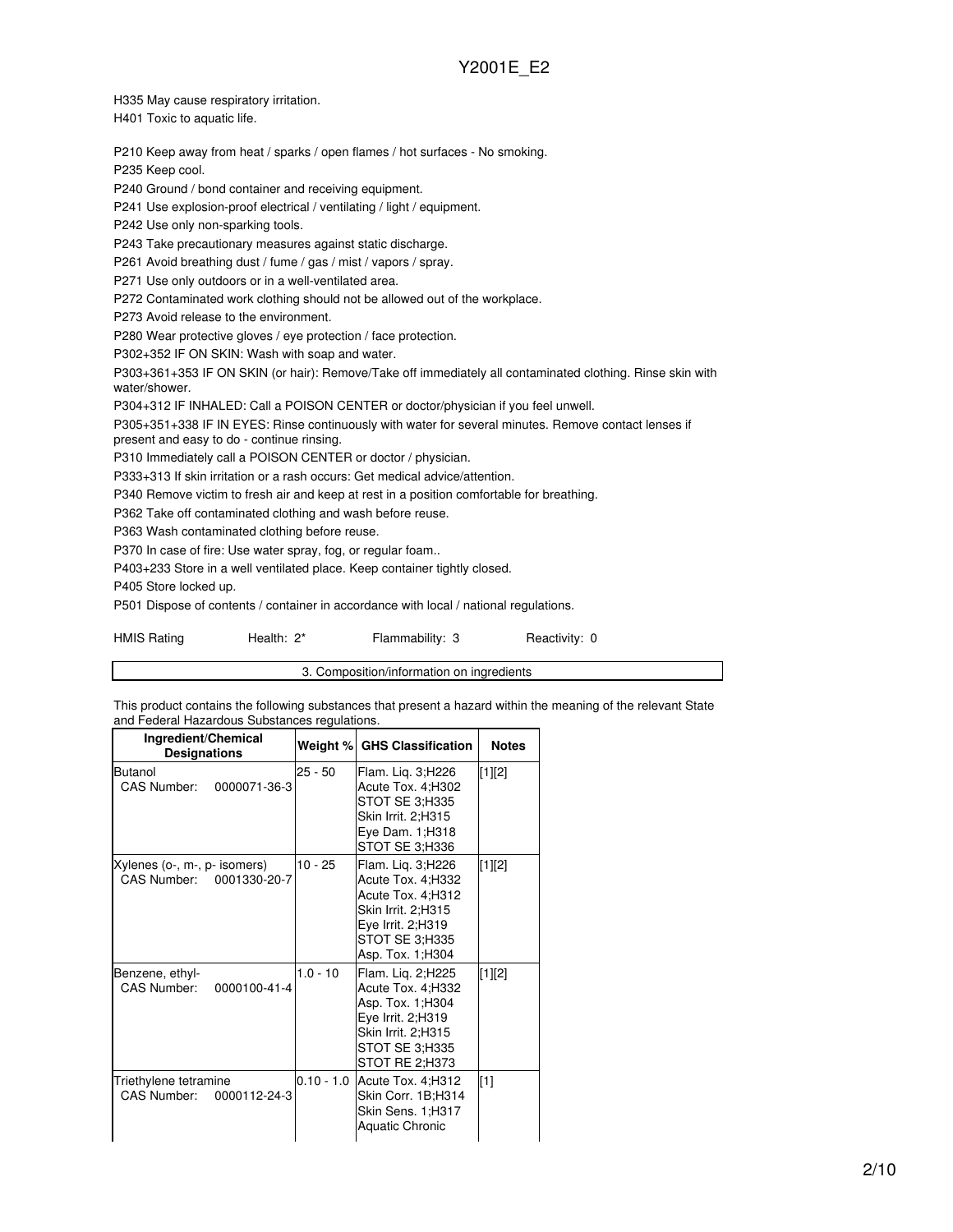[1] Substance classified with a health or environmental hazard.

3;H412

[2] Substance with a workplace exposure limit.

[3] PBT-substance or vPvB-substance.

\*The full texts of the phrases are shown in Section 16.

| 4. First aid measures                  |                                                                                                                                                                                                                                                                                                                                  |  |  |
|----------------------------------------|----------------------------------------------------------------------------------------------------------------------------------------------------------------------------------------------------------------------------------------------------------------------------------------------------------------------------------|--|--|
| 4.1. Description of first aid measures |                                                                                                                                                                                                                                                                                                                                  |  |  |
| General                                | Remove contaminated clothing and shoes. Get medical attention immediately. Wash<br>clothing before reuse. Thoroughly clean or destroy contaminated shoes.                                                                                                                                                                        |  |  |
| Inhalation                             | If inhaled, remove to fresh air. If not breathing, give artificial respiration. If breathing is<br>difficult, give oxygen. Get medical attention immediately.                                                                                                                                                                    |  |  |
| Eyes                                   | In case of contact, immediately flush eyes with plenty of water for at least 15 minutes.<br>Get medical attention immediately.                                                                                                                                                                                                   |  |  |
| Skin                                   | In case of contact, immediately flush skin with soap and plenty of water. Get medical<br>attention immediately.                                                                                                                                                                                                                  |  |  |
| Ingestion                              | If swallowed, immediately contact Poison Control Center at 1-800-854-6813. DO NOT<br>induce vomiting unless instructed to do so by medical personnel. Never give anything<br>by mouth to an unconscious person.                                                                                                                  |  |  |
|                                        | 4.2. Most important symptoms and effects, both acute and delayed                                                                                                                                                                                                                                                                 |  |  |
| Overview                               | NOTICE: Reports have associated repeated and prolonged occupational<br>overexposure to solvents with permanent brain and nervous system damage.<br>Intentional misuse by deliberately concentrating and inhaling the contents may be<br>harmful or fatal. Avoid contact with eyes, skin and clothing.                            |  |  |
| Inhalation                             | Harmful if inhaled. May cause allergic respiratory reaction. May cause mucous<br>membrane and respiratory tract irritation, tightness of chest, headache, shortness of<br>breath and dry cough. May cause asthma-like symptoms to occur. Vapors may affect<br>the brain or nervous system causing dizziness, headache or nausea. |  |  |
| Eyes                                   | Causes severe eye irritation. Avoid contact with eyes.                                                                                                                                                                                                                                                                           |  |  |
| Skin                                   | Causes skin irritation. May be harmful if absorbed through the skin.                                                                                                                                                                                                                                                             |  |  |
| Ingestion                              | Harmful if swallowed. May cause abdominal pain, nausea, vomiting, diarrhea, or<br>drowsiness.                                                                                                                                                                                                                                    |  |  |
| Chronic effects                        | Possible cancer hazard. Contains an ingredient which may cause cancer based on<br>animal data (See Section 2 and Section 15 for each ingredient). Risk of cancer<br>depends on duration and level of exposure.                                                                                                                   |  |  |
| 5. Fire-fighting measures              |                                                                                                                                                                                                                                                                                                                                  |  |  |

#### 5.1. Extinguishing media

CAUTION: This product has a very low flashpoint. Use of water spray when fighting fire may be inefficient. CAUTION: For mixtures containing alcohol or polar solvent, alcohol-resistant foam may be more effective. SMALL FIRES: Use dry chemical, CO2, water spray or regular foam. LARGE FIRES: Use water spray, fog, or regular foam. Do not use straight streams. Move containers from fire area if you can do so without risk.

#### 5.2. Special hazards arising from the substance or mixture

HIGHLY FLAMMABLE MATERIALS: Will be easily ignited by heat, sparks or flames. Vapors may form explosive mixtures with air. Vapors may travel to source of ignition and flash back. Most vapors are heavier than air. They will spread along ground and collect in low or confined areas (sewers, basements, tanks) creating a vapor explosion hazard. Runoff to sewers may create fire or explosion hazard. Containers may explode when heated. Many liquids are lighter than water.

5.3. Advice for fire-fighters

Cool closed containers exposed to fire by spraying them with water. Do not allow run off water and contaminants from fire fighting to enter drains or water courses. ERG Guide No. 128

6. Accidental release measures

6.1. Personal precautions, protective equipment and emergency procedures

ELIMINATE ALL IGNITION SOURCES (no smoking, flares, sparks or flames in immediate area). Use only non-sparking equipment to handle spilled material and absorbent. Do not touch or walk through spilled material. Stop leak if you can do so without risk. Prevent entry into waterways, sewers, basements or confined areas. A vapor suppressing foam may be used to reduce vapors. Absorb or cover with dry earth, sand, or other non-combustible material and transfer to containers. Use non-sparking tools to collect absorbed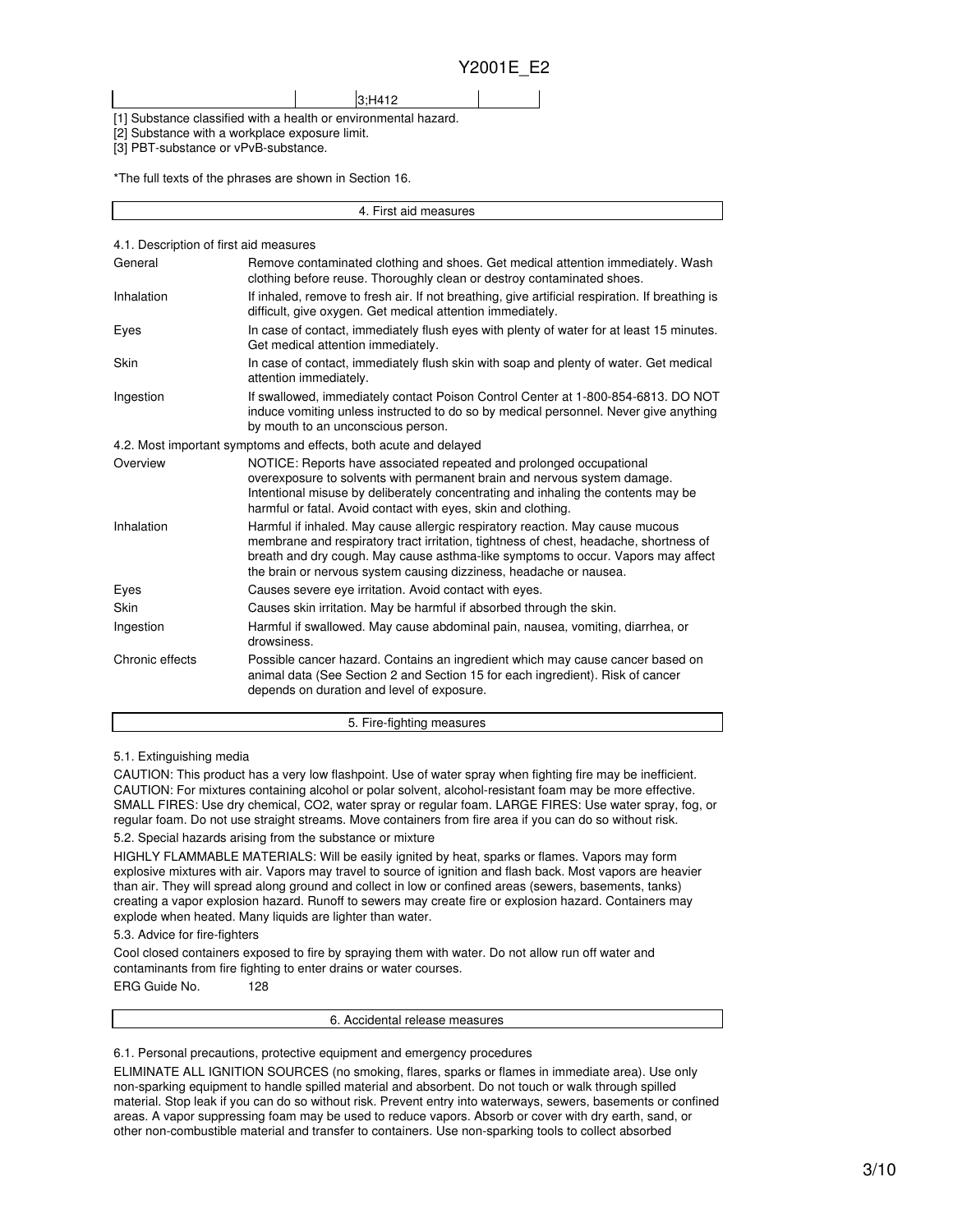material.

6.2. Environmental precautions

Do not allow spills to enter drains or watercourses.

6.3. Methods and material for containment and cleaning up

CALL CHEMTREC at (800)-424-9300 for emergency response. Isolate spill or leak area immediately for at least 50 meters (150 feet) in all directions. Keep unauthorized personnel away. Stay upwind. Keep out of low areas. Ventilate closed spaces before entering. LARGE SPILLS: Consider initial downwind evacuation for at least 300 meters (1000 feet).

7. Handling and storage

7.1. Precautions for safe handling **Handling** 

Vapors may cause flash fire or ignite explosively.

In Storage

Keep away from heat, sparks and flame.

7.2. Conditions for safe storage, including any incompatibilities

Store between 40-100F (4-38C).

Do not get in eyes, on skin or clothing.

Strong oxidizing agents.

Do not smoke. Extinguish all flames and pilot lights, and turn off stoves, heaters, electric motors and other sources of ignition during use and until all vapors are gone.

7.3. Specific end use(s)

Close container after each use.

Wash thoroughly after handling.

Prevent build-up of vapors by opening all windows and doors to achieve cross-ventilation.

|                              |                                    |                         | 8. Exposure controls and personal protection                                                              |
|------------------------------|------------------------------------|-------------------------|-----------------------------------------------------------------------------------------------------------|
|                              |                                    | 8.1. Control parameters |                                                                                                           |
|                              |                                    | Exposure                |                                                                                                           |
| CAS No.                      | Ingredient                         | <b>Source</b>           | Value                                                                                                     |
| 0000071-36-3 Butanol         |                                    | OSHA                    | 100 ppm TWA; 300 mg/m3 TWA50 ppm Ceiling; 150<br>mg/m3 Ceiling                                            |
|                              |                                    | ACGIH                   | 20 ppm TWA                                                                                                |
|                              |                                    | <b>NIOSH</b>            | 50 ppm Ceiling; 150 mg/m3 Ceiling1400 ppm IDLH<br>(10% LEL)                                               |
|                              |                                    | Supplier                |                                                                                                           |
|                              | OHSA.<br>CAN                       | 20 ppm TWA              |                                                                                                           |
|                              | Mexico                             |                         |                                                                                                           |
|                              |                                    | Brazil                  | 40 ppm TWA LT; 115 mg/m3 TWA LT                                                                           |
| 0000100-41-4 Benzene, ethyl- |                                    | <b>OSHA</b>             | 100 ppm TWA; 435 mg/m3 TWA125 ppm STEL; 545<br>mg/m3 STEL                                                 |
|                              |                                    | ACGIH                   | 20 ppm TWA                                                                                                |
|                              |                                    | <b>NIOSH</b>            | 100 ppm TWA; 435 mg/m3 TWA125 ppm STEL; 545<br>mg/m3 STEL800 ppm IDLH (10% LEL)                           |
|                              |                                    | Supplier                |                                                                                                           |
|                              |                                    | OHSA.<br>CAN            | 20 ppm TWA                                                                                                |
|                              |                                    | Mexico                  | 100 ppm TWA LMPE-PPT; 435 mg/m3 TWA<br>LMPE-PPT125 ppm STEL [LMPE-CT]; 545 mg/m3<br><b>STEL [LMPE-CT]</b> |
|                              |                                    | Brazil                  | 78 ppm TWA LT; 340 mg/m3 TWA LT                                                                           |
|                              | 0000112-24-3 Triethylene tetramine | OSHA                    |                                                                                                           |
|                              |                                    | ACGIH                   |                                                                                                           |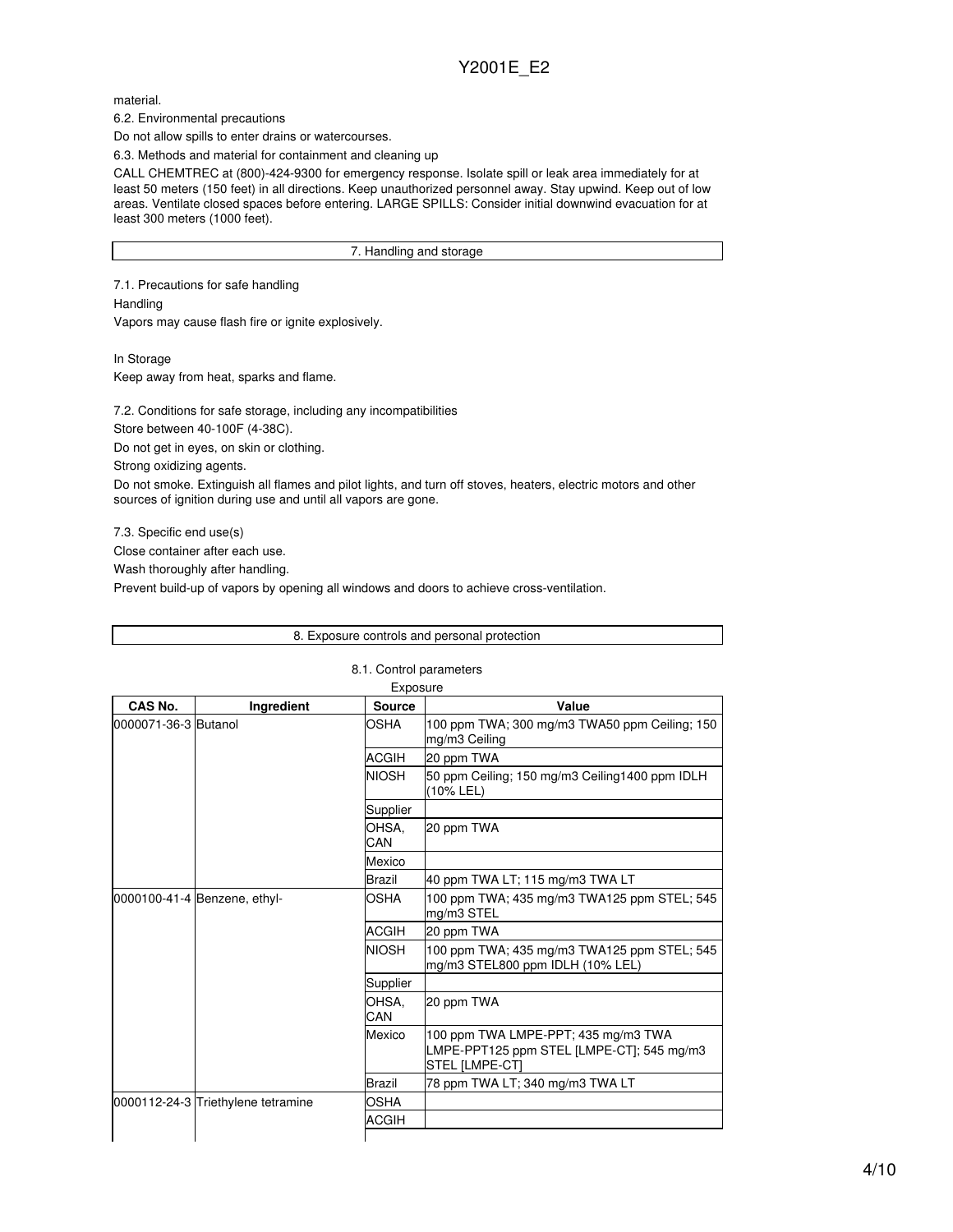|                                             | <b>NIOSH</b>  |                                                                                                    |
|---------------------------------------------|---------------|----------------------------------------------------------------------------------------------------|
|                                             | Supplier      |                                                                                                    |
|                                             | OHSA,<br>CAN  | $0.5$ ppm TWA; 3 mg/m3 TWA                                                                         |
|                                             | Mexico        |                                                                                                    |
|                                             | Brazil        |                                                                                                    |
| 0001330-20-7   Xylenes (o-, m-, p- isomers) | <b>OSHA</b>   | 100 ppm TWA; 435 mg/m3 TWA150 ppm STEL; 655<br>mg/m3 STEL                                          |
|                                             | <b>ACGIH</b>  | 100 ppm TWA150 ppm STEL                                                                            |
|                                             | <b>NIOSH</b>  |                                                                                                    |
|                                             | Supplier      |                                                                                                    |
|                                             | OHSA,<br>CAN  | 100 ppm TWA150 ppm STEL                                                                            |
|                                             | Mexico        | 100 ppm TWA LMPE-PPT; 435 mg/m3 TWA<br>LMPE-PPT150 ppm STEL [LMPE-CT]; 655 mg/m3<br>STEL [LMPE-CT] |
|                                             | <b>Brazil</b> | 78 ppm TWA LT; 340 mg/m3 TWA LT                                                                    |

| <b>Health Data</b> |  |
|--------------------|--|
|                    |  |

| CAS No.              | Ingredient                                | <b>Source</b> | Value                                                                      |
|----------------------|-------------------------------------------|---------------|----------------------------------------------------------------------------|
| 0000071-36-3 Butanol |                                           |               | NIOSH Eye and mucous membrane irritation CNS<br>depression                 |
|                      | 0000100-41-4 Benzene, ethyl-              |               | NIOSH Eye skin                                                             |
|                      | 0000112-24-3 Triethylene tetramine        | <b>NIOSH</b>  |                                                                            |
|                      | 0001330-20-7 Xylenes (o-, m-, p- isomers) |               | NIOSH Central nervous system depressant;<br>respiratory and eye irritation |

| Carcinogen Data        |                                    |             |                                                                        |
|------------------------|------------------------------------|-------------|------------------------------------------------------------------------|
| CAS No.                | Ingredient                         | Sourcel     | Value                                                                  |
| l0000071-36-3 lButanol |                                    | <b>OSHA</b> | Select Carcinogen: No                                                  |
|                        |                                    | NTP.        | Known: No: Suspected: No                                               |
|                        |                                    | <b>IARC</b> | Group 1: No; Group 2a: No; Group 2b: No; Group 3: No;<br>Group 4: No;  |
|                        | 0000100-41-4 Benzene, ethyl-       | <b>OSHA</b> | Select Carcinogen: Yes                                                 |
|                        |                                    | <b>NTP</b>  | Known: No: Suspected: No                                               |
|                        |                                    | <b>IARC</b> | Group 1: No; Group 2a: No; Group 2b: Yes; Group 3: No;<br>Group 4: No: |
|                        | 0000112-24-3 Triethylene tetramine | <b>OSHA</b> | Select Carcinogen: No                                                  |
|                        |                                    | <b>NTP</b>  | Known: No: Suspected: No                                               |
|                        |                                    | <b>IARC</b> | Group 1: No; Group 2a: No; Group 2b: No; Group 3: No;<br>Group 4: No;  |
|                        | 0001330-20-7 Xylenes (o-, m-, p-   | <b>OSHA</b> | Select Carcinogen: No                                                  |
|                        | isomers)                           | <b>NTP</b>  | Known: No; Suspected: No                                               |
|                        |                                    | <b>IARC</b> | Group 1: No; Group 2a: No; Group 2b: No; Group 3: Yes;<br>Group 4: No; |

## 8.2. Exposure controls

| Respiratory | Select equipment to provide protection from the ingredients listed in Section 3 of this<br>document. Ensure fresh air entry during application and drying. If you experience eye<br>watering, headache or dizziness or if air monitoring demonstrates dust, vapor, or mist<br>levels are above applicable limits, wear an appropriate, properly fitted respirator<br>(NIOSH approved) during and after application. Follow respirator manufacturer's<br>directions for respirator use. FOR USERS OF 3M RESPIRATORY PROTECTION<br>ONLY: For information and assistance on 3M occupational health and safety<br>products, call OH&ESD Technical Service toll free in U.S.A. 1-800-243-4630, in<br>Canada call 1-800-267-4414. Please do not contact these numbers regarding other<br>manufacturer's respiratory protection products. 3M does not endorse the accuracy of<br>the information contained in this Material Safety Data Sheet. |
|-------------|-----------------------------------------------------------------------------------------------------------------------------------------------------------------------------------------------------------------------------------------------------------------------------------------------------------------------------------------------------------------------------------------------------------------------------------------------------------------------------------------------------------------------------------------------------------------------------------------------------------------------------------------------------------------------------------------------------------------------------------------------------------------------------------------------------------------------------------------------------------------------------------------------------------------------------------------|
| Eyes        | Avoid contact with eyes. Protective equipment should be selected to provide<br>protection from exposure to the chemicals listed in Section 3 of this document.<br>Depending on the site-specific conditions of use, safety glasses, chemical goggles,<br>and/or head and face protection may be required to prevent contact. The equipment                                                                                                                                                                                                                                                                                                                                                                                                                                                                                                                                                                                              |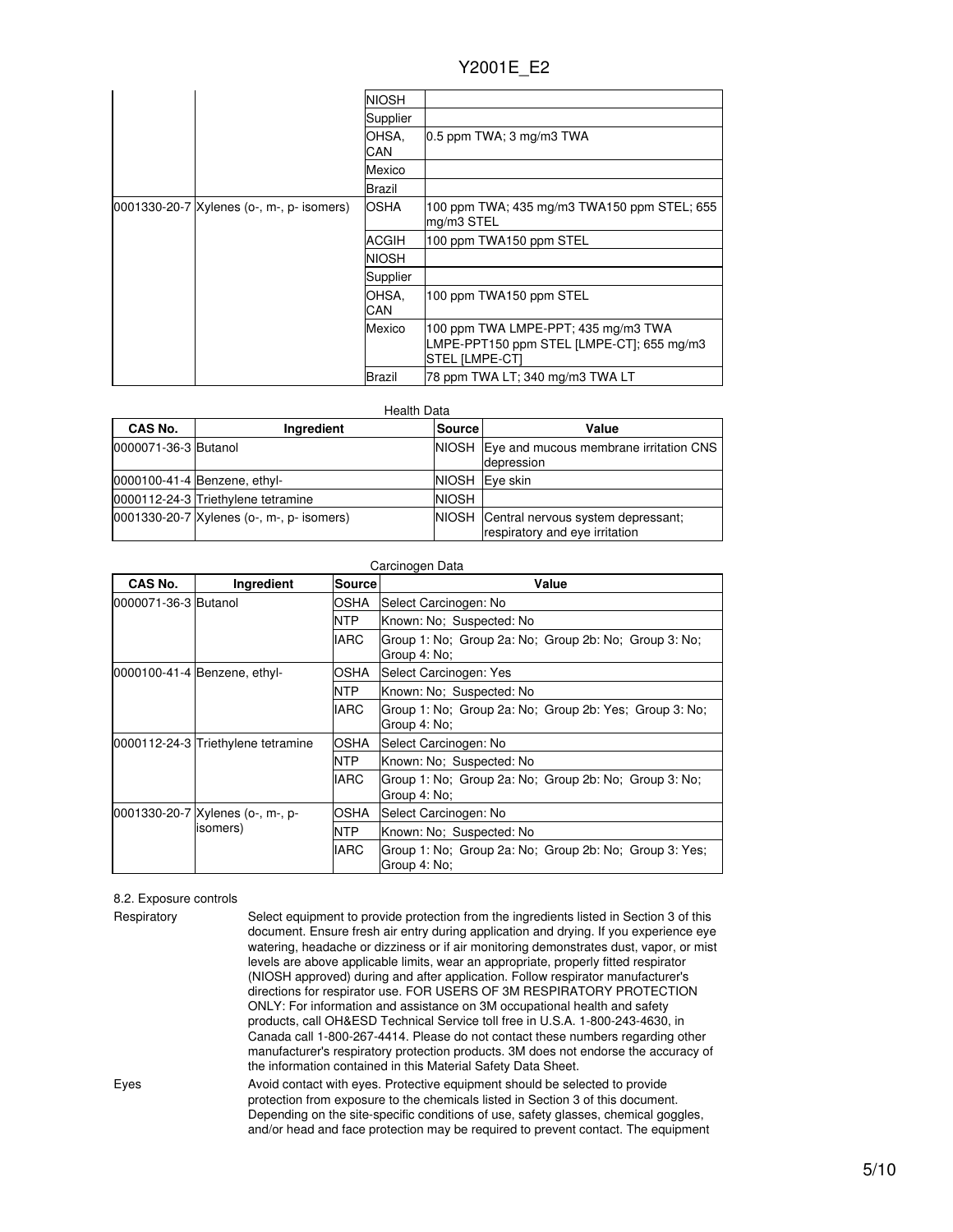|                             | must be thoroughly cleaned, or discarded after each use.                                                                                                                                                                                                                                                                                                                 |
|-----------------------------|--------------------------------------------------------------------------------------------------------------------------------------------------------------------------------------------------------------------------------------------------------------------------------------------------------------------------------------------------------------------------|
| Skin                        | Protective equipment should be selected to provide protection from exposure to the<br>chemicals listed in Section 3 of this document. Depending on the site-specific<br>conditions of use, protective gloves, apron, boots, head and face protection may be<br>required to prevent contact. The equipment must be thoroughly cleaned, or discarded<br>after each use.    |
| <b>Engineering Controls</b> | Depending on the site-specific conditions of use, provide adequate ventilation.                                                                                                                                                                                                                                                                                          |
| <b>Other Work Practices</b> | Emergency eye wash fountains and safety showers should be available in the<br>immediate vicinity of any potential exposure. Use good personal hygiene practices.<br>Wash hands before eating, drinking, using toilet facilities, etc. Promptly remove soiled<br>clothing and wash clothing thoroughly before reuse. Shower after work using plenty of<br>soap and water. |

| 9. Physical and chemical properties                |                                                                               |  |  |
|----------------------------------------------------|-------------------------------------------------------------------------------|--|--|
|                                                    |                                                                               |  |  |
| Appearance                                         | <b>Coloured Liquid</b>                                                        |  |  |
| Odour threshold                                    | Not Measured                                                                  |  |  |
| pH                                                 | No Established Limit                                                          |  |  |
| Melting point / freezing point                     | Not Measured                                                                  |  |  |
| Initial boiling point and boiling range            | 117 (°C) 243 (°F)                                                             |  |  |
| <b>Flash Point</b>                                 | 27 (°C) 80 (°F)                                                               |  |  |
| Evaporation rate (Ether = $1$ )                    | Not Measured                                                                  |  |  |
| Flammability (solid, gas)                          | Not Applicable                                                                |  |  |
| Upper/lower flammability or explosive<br>limits    | Lower Explosive Limit: 1                                                      |  |  |
|                                                    | Upper Explosive Limit: No Established Limit                                   |  |  |
| vapor pressure (Pa)                                | Not Measured                                                                  |  |  |
| Vapor Density                                      | Heavier than air                                                              |  |  |
| <b>Specific Gravity</b>                            | 0.88                                                                          |  |  |
| Solubility in Water                                | Not Measured                                                                  |  |  |
| Partition coefficient n-octanol/water (Log<br>Kow) | Not Measured                                                                  |  |  |
| Auto-ignition temperature                          | Not Measured                                                                  |  |  |
| Decomposition temperature                          | Not Measured                                                                  |  |  |
| Viscosity (cSt)                                    | No Established Limit Not Measured                                             |  |  |
| VOC <sub>%</sub>                                   | Refer to the Technical Data Sheet or label where information is<br>available. |  |  |
| VOHAP content (gm/litre of paint)                  | 833.17 (as supplied)                                                          |  |  |
| VOHAP content (gm/litre of Solid Coating)          | 209.32 (as supplied)                                                          |  |  |

10. Stability and reactivity

10.1. Reactivity

No data available

10.2. Chemical stability

This product is stable and hazardous polymerization will not occur. Not sensitive to mechanical impact. Excessive heat and fumes generation can occur if improperly handled.

10.3. Possibility of hazardous reactions

No data available

10.4. Conditions to avoid

No data available

10.5. Incompatible materials

Strong oxidizing agents.

10.6. Hazardous decomposition products

HIGHLY FLAMMABLE MATERIALS: Will be easily ignited by heat, sparks or flames. Vapors may form explosive mixtures with air. Vapors may travel to source of ignition and flash back. Most vapors are heavier than air. They will spread along ground and collect in low or confined areas (sewers, basements, tanks) creating a vapor explosion hazard. Runoff to sewers may create fire or explosion hazard. Containers may explode when heated. Many liquids are lighter than water.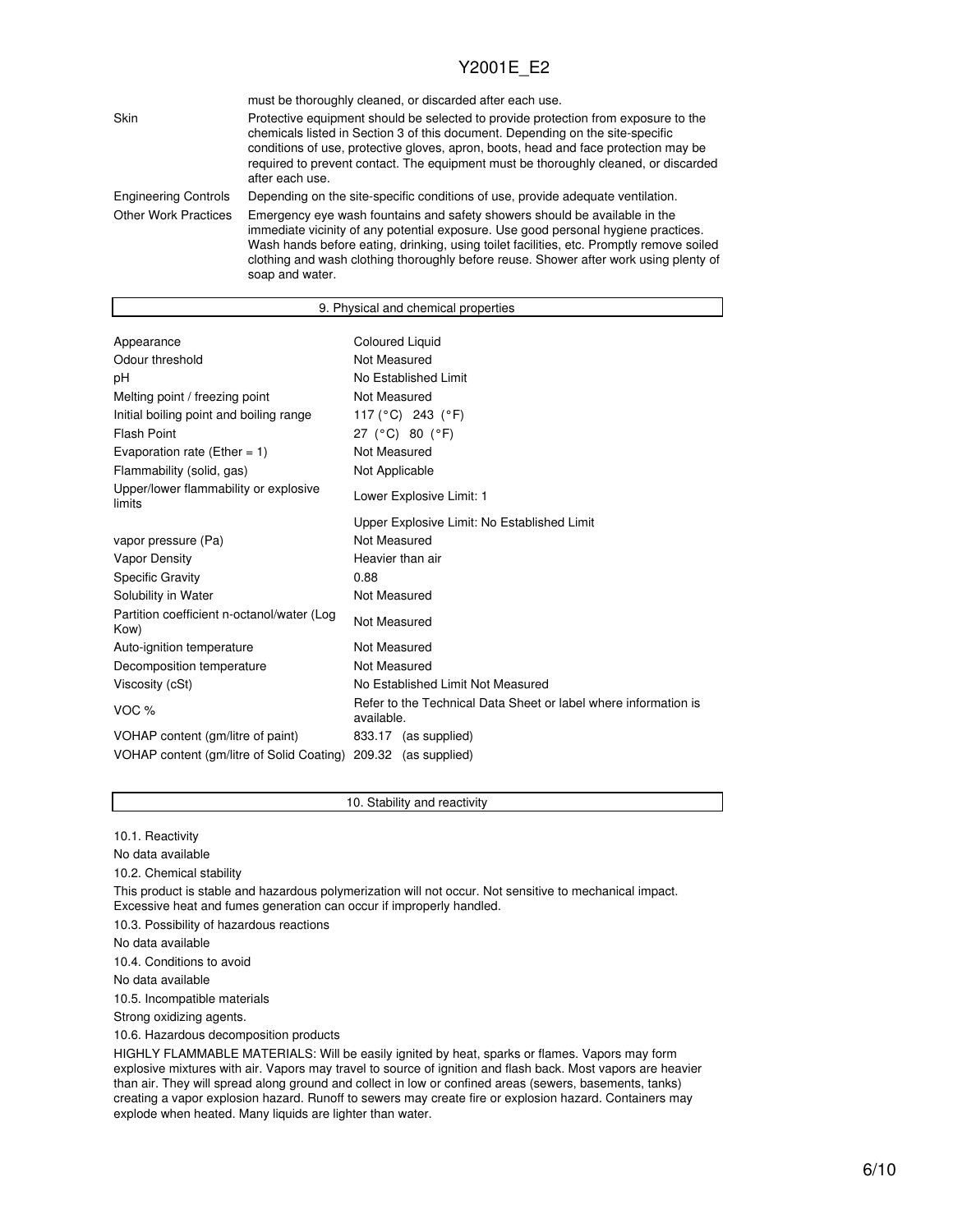#### 11. Toxicological information

#### Acute toxicity

NOTICE: Reports have associated repeated and prolonged occupational overexposure to solvents with permanent brain and nervous system damage. Intentional misuse by deliberately concentrating and inhaling the contents may be harmful or fatal.

| <b>Ingredient</b>                                   | Oral LD50,<br>mg/kg            | Skin LD50,<br>mg/kg                    | <b>Inhalation</b><br>Vapor LD50,<br>mq/L/4hr | <b>Inhalation</b><br>Dust/Mist LD50,<br>mq/L/4hr |
|-----------------------------------------------------|--------------------------------|----------------------------------------|----------------------------------------------|--------------------------------------------------|
| Butanol - (71-36-3)                                 | 2,292.00, Rat -<br>Category: 5 | 3.430.00.<br>Rabbit -<br>Category: 5   | No data<br>available                         | No data available                                |
| Xylenes (o-, m-, p- isomers) -<br>$(1330 - 20 - 7)$ | 4,299.00, Rat -<br>Category: 5 | 1.548.00.<br>Rabbit -<br>Category: 4   | 20.00, Rat -<br>Category: 4                  | No data available                                |
| Benzene, ethyl- - (100-41-4)                        | 3,500.00, Rat -<br>Category: 5 | 15.433.00.<br>Rabbit -<br>Category: NA | 17.20. Rat -<br>Category: 4                  | No data available                                |
| Triethylene tetramine - (112-24-3)                  | 2,780.00, Rat -<br>Category: 5 | 550.00, Rabbit -<br>Category: 3        | No data<br>available                         | No data available                                |

| Item                                                           | Category              | Hazard                               |
|----------------------------------------------------------------|-----------------------|--------------------------------------|
| Acute Toxicity (mouth)                                         | Not Classified        | Not Applicable                       |
| Acute Toxicity (skin)                                          | Not Classified        | Not Applicable                       |
| Acute Toxicity (inhalation)                                    | Not Classified        | Not Applicable                       |
| Skin corrosion/irritation                                      |                       | Causes skin irritation.              |
| Eye damage/irritation                                          |                       | Causes serious eye damage.           |
| Sensitization (respiratory)                                    | Not Classified        | Not Applicable                       |
| Sensitization (skin)                                           |                       | May cause an allergic skin reaction. |
| Germ toxicity                                                  | Not Classified        | Not Applicable                       |
| Carcinogenicity                                                | Not Classified        | Not Applicable                       |
| Reproductive Toxicity                                          | Not Classified        | Not Applicable                       |
| Specific target organ systemic toxicity 3<br>(single exposure) |                       | May cause drowsiness or dizziness.   |
| Specific target organ systemic<br>Toxicity (repeated exposure) | Not Classified        | Not Applicable                       |
| <b>Aspiration hazard</b>                                       | <b>Not Classified</b> | Not Applicable                       |

12. Ecological information

12.1. Toxicity

No additional information provided for this product. See Section 3 for chemical specific data.

Aquatic Ecotoxicity

| Ingredient              | 96 hr LC50 fish,     | 48 hr EC50 crustacea, | ErC50 algae,                      |
|-------------------------|----------------------|-----------------------|-----------------------------------|
|                         | mq/l                 | mg/l                  | mq/l                              |
| Butanol - (71-36-3)     | 1,376.00, Pimephales | 1,328.00, Daphnia     | 500.00 (96 hr), Scenedesmus       |
|                         | promelas             | magna                 | subspicatus                       |
| Xylenes (o-, m-, p-     | 3.30, Oncorhynchus   | 8.50, Palaemonetes    | 100.00 (72 hr), Chlorococcales    |
| isomers) - (1330-20-7)  | mykiss               | pugio                 |                                   |
| Benzene, ethyl- -       | 4.20, Oncorhynchus   | 2.93, Daphnia magna   | 3.60 (96 hr), Pseudokirchneriella |
| $(100-41-4)$            | mykiss               |                       | subcapitata                       |
| Triethylene tetramine - | 495.00, Pimephales   | 33.90, Daphnia        | 20.00 (72 hr), Selenastrum        |
| $(112-24-3)$            | promelas             | magna                 | capricornutum                     |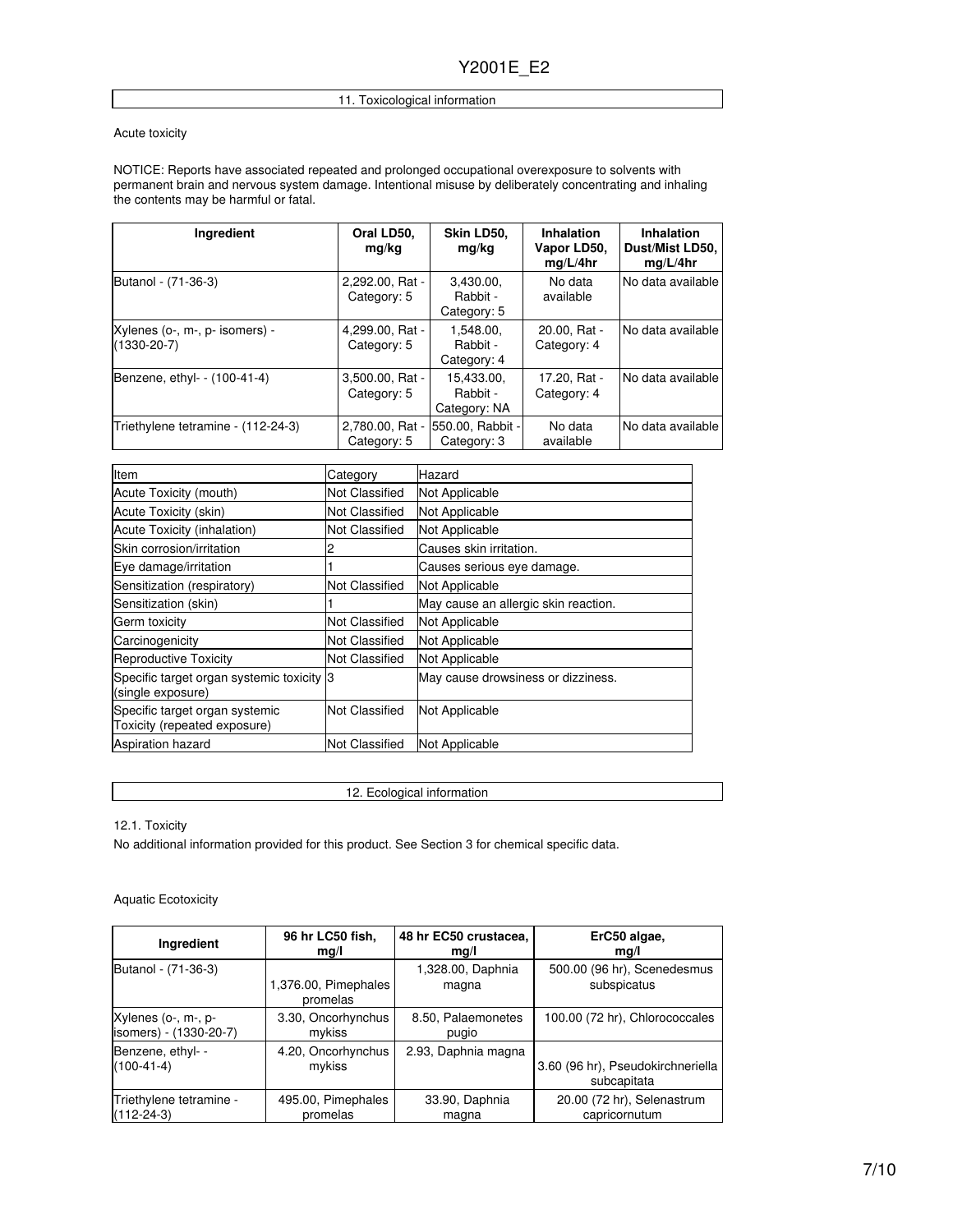12.2. Persistence and degradability No data available 12.3. Bioaccumulative potential Not Measured 12.4. Mobility in soil No data available 12.5. Results of PBT and vPvB assessment This product contains no PBT/vPvB chemicals. 12.6. Other adverse effects No data available

#### 13. Disposal considerations

13.1. Waste treatment methods Do not allow spills to enter drains or watercourses. Dispose of in accordance with local, state and federal regulations. (Also reference RCRA information in Section 15 if listed).

| 14. Transport information                                                                                                                                                                                                                                                                                       |                    |                |                                            |                                |  |  |  |
|-----------------------------------------------------------------------------------------------------------------------------------------------------------------------------------------------------------------------------------------------------------------------------------------------------------------|--------------------|----------------|--------------------------------------------|--------------------------------|--|--|--|
|                                                                                                                                                                                                                                                                                                                 |                    |                |                                            |                                |  |  |  |
| 14.1. UN number                                                                                                                                                                                                                                                                                                 |                    | <b>UN 1263</b> |                                            |                                |  |  |  |
| 14.2. UN proper shipping name                                                                                                                                                                                                                                                                                   |                    | <b>PAINT</b>   |                                            |                                |  |  |  |
| 14.3. Transport hazard class(es)                                                                                                                                                                                                                                                                                |                    |                |                                            |                                |  |  |  |
| IMO / IMDG (Ocean Transportation)                                                                                                                                                                                                                                                                               |                    |                |                                            |                                |  |  |  |
| DOT (Domestic Surface Transportation)<br>DOT Proper Shipping PAINT<br>Name                                                                                                                                                                                                                                      |                    |                | <b>IMDG Proper</b><br><b>Shipping Name</b> | <b>PAINT</b>                   |  |  |  |
| <b>DOT Hazard Class</b>                                                                                                                                                                                                                                                                                         | 3 - Flammable      |                | <b>IMDG Hazard Class</b><br>Sub Class      | 3 - Flammable<br>3 - Flammable |  |  |  |
| UN / NA Number                                                                                                                                                                                                                                                                                                  | <b>UN 1263</b>     |                |                                            |                                |  |  |  |
| <b>DOT Packing Group</b>                                                                                                                                                                                                                                                                                        | Ш                  |                | <b>IMDG Packing Group</b>                  | Ш                              |  |  |  |
| CERCLA/DOT RQ                                                                                                                                                                                                                                                                                                   | 58 gal. / 421 lbs. |                | <b>System Reference</b><br>Code            | 2                              |  |  |  |
| Ш<br>14.4. Packing group<br>14.5. Environmental hazards<br><b>IMDG</b><br>Marine Pollutant: No<br>14.6. Special precautions for user<br>Not Applicable<br>14.7. Transport in bulk according to Annex II of MARPOL73/78 and the IBC Code<br>Not Applicable                                                       |                    |                |                                            |                                |  |  |  |
| 15. Regulatory information                                                                                                                                                                                                                                                                                      |                    |                |                                            |                                |  |  |  |
| <b>Regulatory Overview</b><br>The regulatory data in Section 15 is not intended to be all-inclusive, only selected<br>regulations are represented. All ingredients of this product are listed on the TSCA<br>(Toxic Substance Control Act) Inventory or are not required to be listed on the TSCA<br>Inventory. |                    |                |                                            |                                |  |  |  |
| <b>B2 D2B F</b><br><b>WHMIS Classification</b>                                                                                                                                                                                                                                                                  |                    |                |                                            |                                |  |  |  |
| DOT Marine Pollutants (10%):<br>(No Product Ingredients Listed)<br>DOT Severe Marine Pollutants (1%):<br>(No Product Ingredients Listed)<br>EPCRA 311/312 Chemicals and RQs (>.1%):<br>(1000 lb final RQ; 454 kg final RQ)<br>Benzene, ethyl-                                                                   |                    |                |                                            |                                |  |  |  |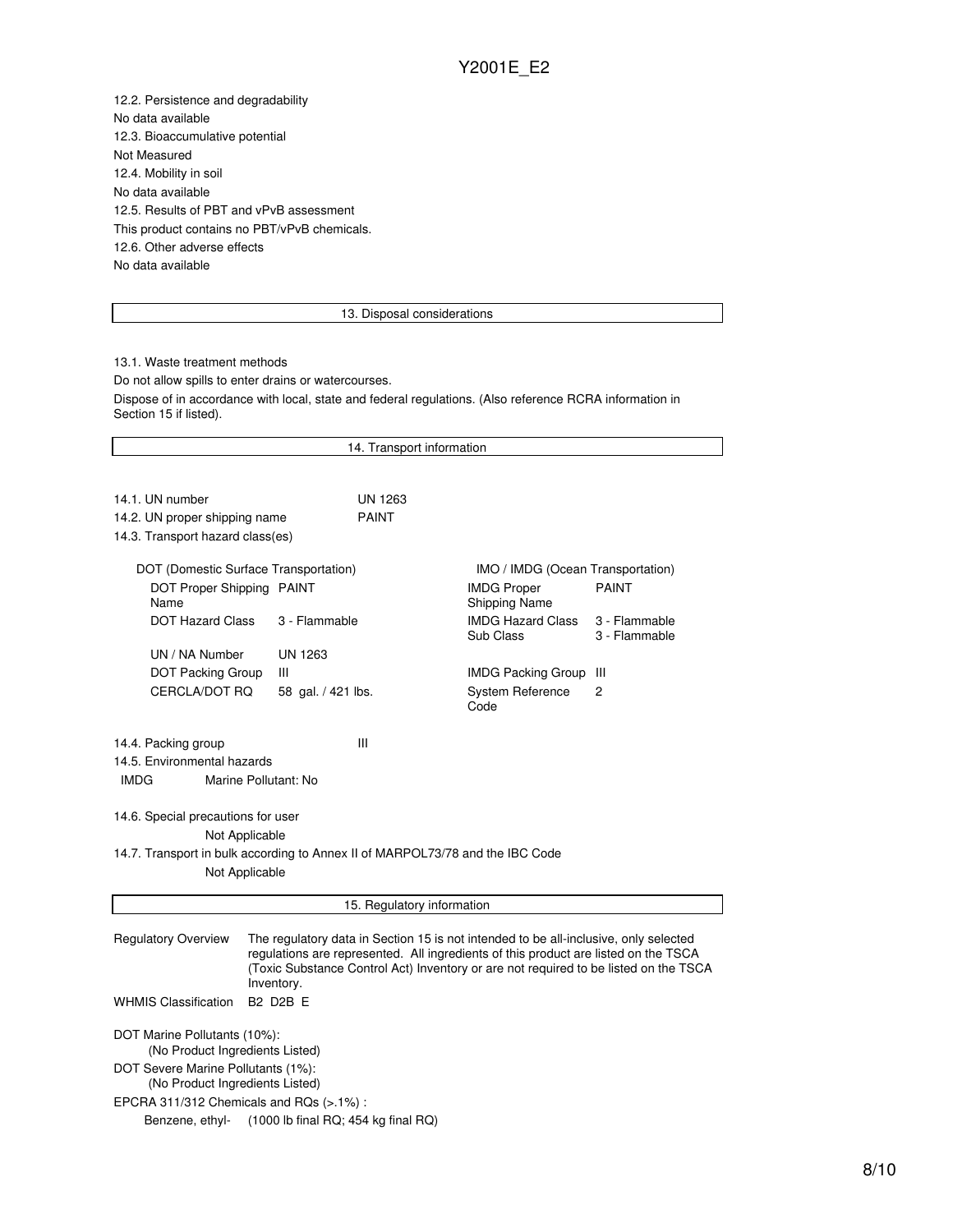Butanol (5000 lb final RQ; 2270 kg final RQ) Xylenes (o-, m-, p- isomers) (100 lb final RQ; 45.4 kg final RQ) EPCRA 302 Extremely Hazardous (>.1%) : (No Product Ingredients Listed) EPCRA 313 Toxic Chemicals (>.1%) : Benzene, ethyl-Butanol Xylenes (o-, m-, p- isomers) Mass RTK Substances (>1%) : Benzene, ethyl-Butanol Xylenes (o-, m-, p- isomers) Penn RTK Substances (>1%) : Benzene, ethyl-Butanol Xylenes (o-, m-, p- isomers) Penn Special Hazardous Substances (>.01%) : (No Product Ingredients Listed) RCRA Status: (No Product Ingredients Listed) N.J. RTK Substances (>1%) : Benzene, ethyl-Butanol Xylenes (o-, m-, p- isomers) N.J. Special Hazardous Substances (>.01%) : Benzene, ethyl-Butanol Triethylene tetramine Xylenes (o-, m-, p- isomers) N.J. Env. Hazardous Substances (>.1%) : Benzene, ethyl-Butanol Xylenes (o-, m-, p- isomers) Proposition 65 - Carcinogens (>0%): Benzene, ethyl-Proposition 65 - Female Repro Toxins (>0%): (No Product Ingredients Listed) Proposition 65 - Male Repro Toxins (>0%): (No Product Ingredients Listed) Proposition 65 - Developmental Toxins (>0%): (No Product Ingredients Listed)

16. Other information

The information and recommendations contained herein are based upon data believed to be correct. However, no guarantee or warranty of any kind, expressed or implied, is made with respect to the information contained herein. We accept no responsibility and disclaim all liability for any harmful effects which may be caused by exposure to our products. Customers/users of this product must comply with all applicable health and safety laws, regulations, and orders.

The full text of the phrases appearing in section 3 is:

H225 Highly flammable liquid and vapor.

H226 Flammable liquid and vapor.

H302 Harmful if swallowed.

H304 May be fatal if swallowed and enters airways.

H312 Harmful in contact with skin.

H314 Causes severe skin burns and eye damage.